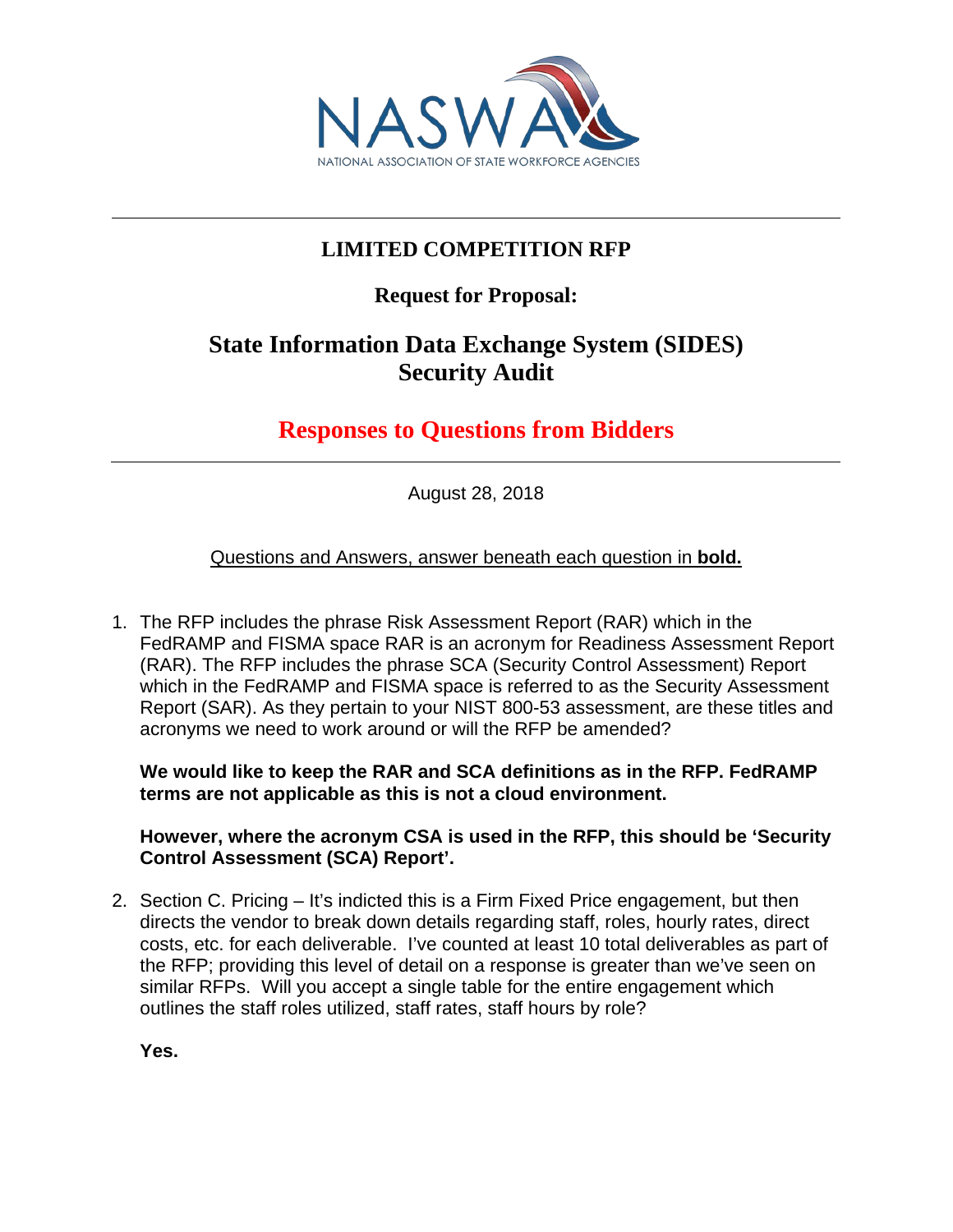3. Reference page 14 "Proposal Section Number 5 "Cost Estimate" that states, "Pricing shall include a detailed buildup of Labor costs, Other Direct Costs, and Fees". Also reference page 17 that states, "The cost estimate should include a full buildup of costs and rates used to establish the FFP cost estimate." Will a basis of estimate (number of hours, labor category, fixed price labor rate, other direct costs, and profit) meet the requirement? Given this is a fixed price, competitive procurement, a fair and reasonable pricing determination can be made by a comparison of proposed prices received in response to this solicitation.

## **Yes**

4. Project Plan, Key Personnel and Resume. The request for detailed work history, experience and educational history is significant, but reasonable. Can you clarify "are required to pass a background check"? Also, the request for college transcripts for authentication of awarded degree is greater detail requested when compared to similar RFPs; are you flexible on this, and if not, please explain the justification.

## **Only upon request by NASWA.**

#### **Only before contract award.**

5. Is there a possibility to push back the due date for proposal submission 1-2 weeks due to the college transcript requirement? Most universities take 5-10 business days to process and mail back to the alumni.

## **September 10, 2018 by 5:00 PM ET to [rfp\\_responses@itsc.org.](mailto:rfp_responses@itsc.org)**

6. We would be delighted to provide a proposal for your requirements and thank you for reaching out to us. As a 3PAO (among many other things) we are indeed well suited for your NIST 800-53 requirements. After reading the full requirements certain contract items such as an audit of our financials would be objectionable. Also, some of our larger customers such as Conduent and Cisco Systems forbid their employees from providing references which may cause issues. If there is flexibility in your contract terms, we would be happy to supply a proposal. If those terms are not negotiable, we will respectfully decline the invitation.

## **Any exceptions will be highlighted need to be clearly denoted, and will be addressed as of the evaluation process.**

7. Reference Project Plan, paragraph a) – "Key Personnel and Resumes". Does NASWA require the items listed in paragraph a) for all personnel that will perform under the contract or only the proposed key personnel?

## **The vendor shall submit a resume for the Key Personnel who is being proposed as a part of this RFP response.**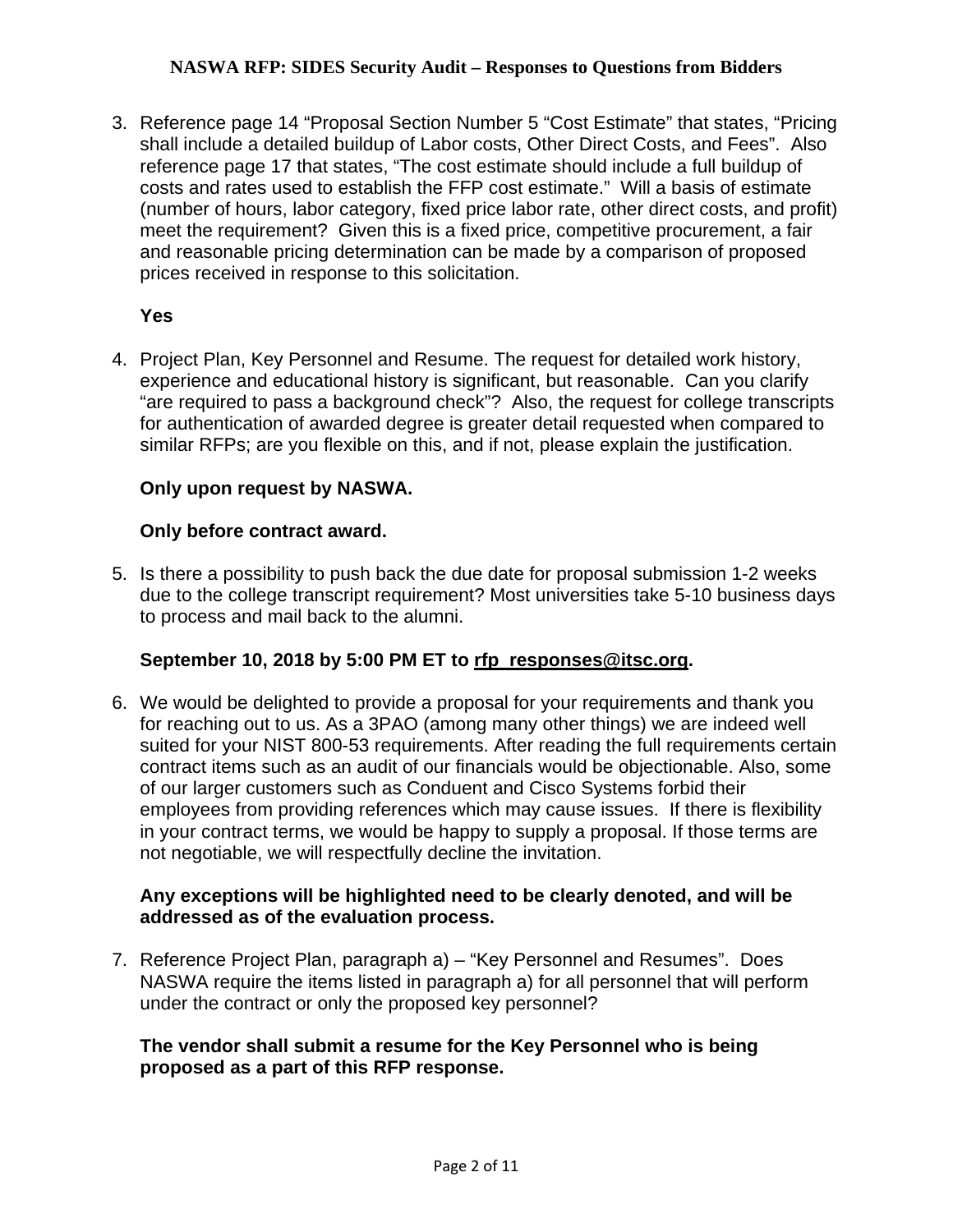8. Reference page 9 that states that one (1) Key Full Time Equivalent (FTE) is required for this project. Is a full-time key person required during the entire period of performance of the anticipated contract or only during the audit period?

## **FTE is only needed during the Audit itself, including the report generation and the POAM follow up, including the RAR generation.**

9. Reference page 22, paragraph 6. "Audit" and Subpart F of 2 CFR 200 "Audit Requirements". We understand the requirement applies when the non-federal entity expends \$750,000 or more during a fiscal year. Does the basis for determining federal awards expended apply to all federal government contracts or only grants, cooperative agreements, and cost reimbursement contracts? Does Subpart F apply to this anticipated fixed price contract?

**Does not apply as this is not a Federal contract. SIDES is not considered a Federal Government system. It is governed by representatives from state unemployment insurance agencies, employers, and third-party agencies. The system is state funded through the redirection of state unemployment insurance administrative funding to NASWA.**

10.Reference 2 CFR 200.101 "Applicability", that states Subpart E "Cost Principles" does not apply to fixed amount awards. In subparagraph (2) it states that Subpart E applies to Federal award cost-reimbursement contracts. Please clarify whether or not Subpart E of 2 CFR 200 applies to this anticipated fixed price contract.

## **Does not apply as this is a fixed price contract.**

11.Developing a Plan of Action and Milestones is listed as vendor responsibility. Plans for remediation require the NASWA/Hosting resources to determine timelines and agreed upon activities for a complete POAM. While vendor can support the development of the POAM, it is our recommendation that this task be listed as shared responsibility amongst the vendor/NASWA and cloud infrastructure vendor(s)

## **Vendors are requested to provide candidate POAMs which will be subject to review and approval/acceptance by NASWA.**

12.Similarly, developing remediation strategies cannot be the audit vendor's responsibility given that these decisions are handled by the NASWA. Vendor can support the strategy and provide recommendations, however the strategy for remediation must be the responsibility of NASWA.

## **Vendors are requested to recommend remediation strategies will be subject to review and approval/acceptance by NASWA.**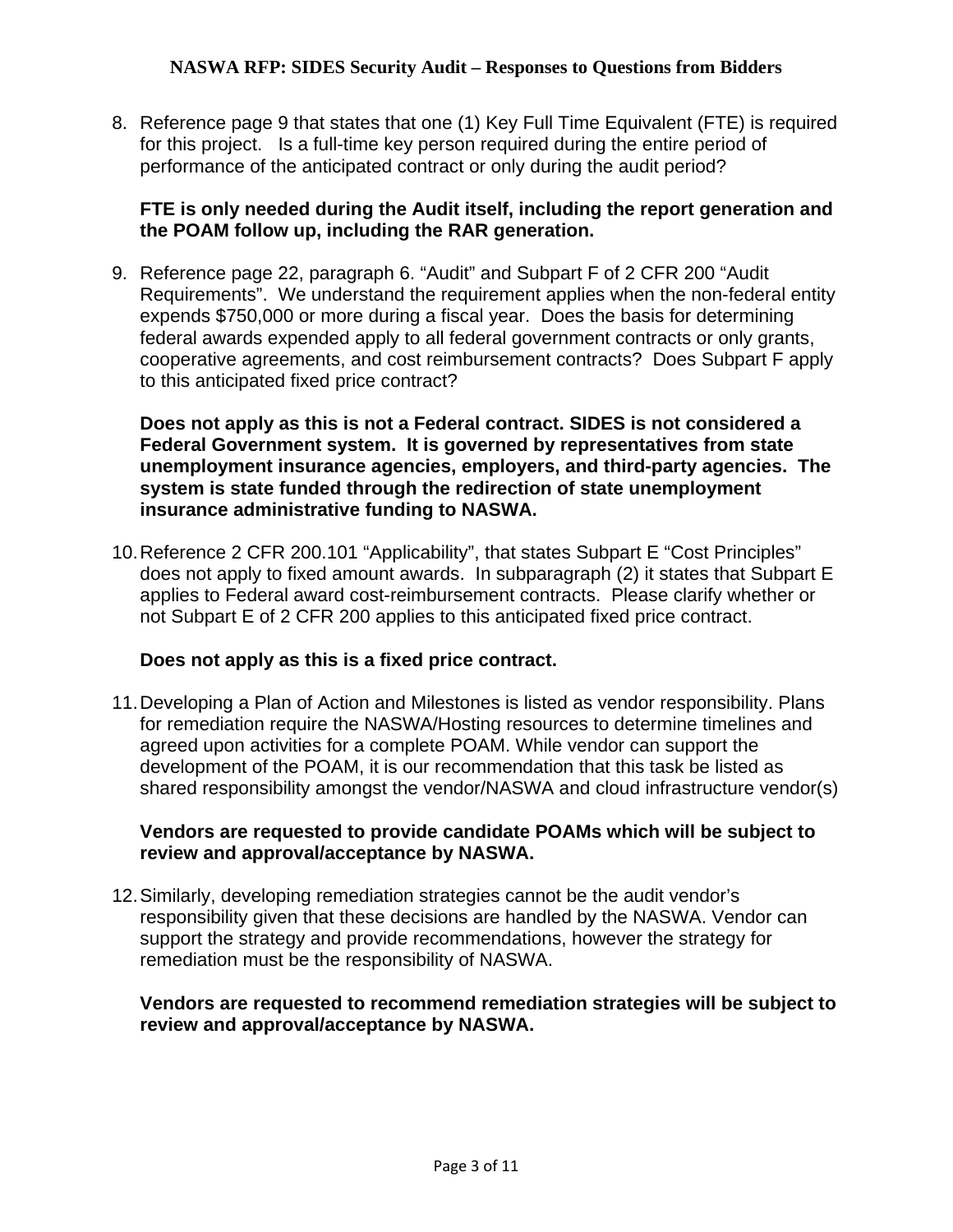13.We recommend that Task D precede Task C, POAM development requires risks to be documented and NASWA to be briefed and approve of the risk determination before a plan of action can be developed.

#### **Intent is for Vendor, NASWA and hosting vendor to work collaboratively on the POAMS as part of Task C, during which risks will be discussed. Task D is intended to be the final briefing, prior to start of remediation phase.**

14.Reference Security Audit Requirements, Activities/Tasks: C – "Develop Candidate POAMs", E – "POAM Approval, Remediation and Security Plan Update", and F – "POAM Update Review". Does the National Association of State Workforce Agencies (NASWA) require the contractor to develop Plan of Action and Milestones (POA&Ms); or only review, test and provide feedback on existing POA&Ms? What is the expected level of effort for these tasks? What level of effort does NASWA anticipate being needed after conclusion of the assessment for ongoing contractor assistance with POA&M creation, remediation, tracking, and closure?

**For Task C it is expected that the contractor will enumerate the deficiencies found in the audit, consolidate any similar deficiencies where a common solution may be applied, develop recommendations(s) for remediation and provide a high-level prioritization identifying the most critical problems. During this period there will be communication with the NASWA and the Hosting, but the assessor has primary responsibility for this activity.** 

**For Task E, it is the customer responsibility for final decisions on what POAMs to address and the time frame for remediation, considering cost and other resources. During this period the customer will finalize the POAM selection, initiate remediation efforts, track these efforts and close the POAM when remediation is complete. The Security Plan will be updated by the customer to reflect POAM closure. Customer decisions in this area will be made available to the vendor at least 1 month (TBD) prior to the start of Task F.** 

**Task F calls for the assessor to determine how effective and complete the remediation efforts have been with respect to POAMS developed as a result of the initial assessment.** 

15.Is this a full SA&A with the objective of renewing the ATO every 3 years? What date is the ATO for SIDES and its' expiration?

**The scope of this RFP is to conduct an audit of standard controls defined by NIST800-53 for a Moderate system in order to obtain authority to operate per the SIDES Director. Future audits will be performed to continue retention of the authority to operate per the SIDES Director.**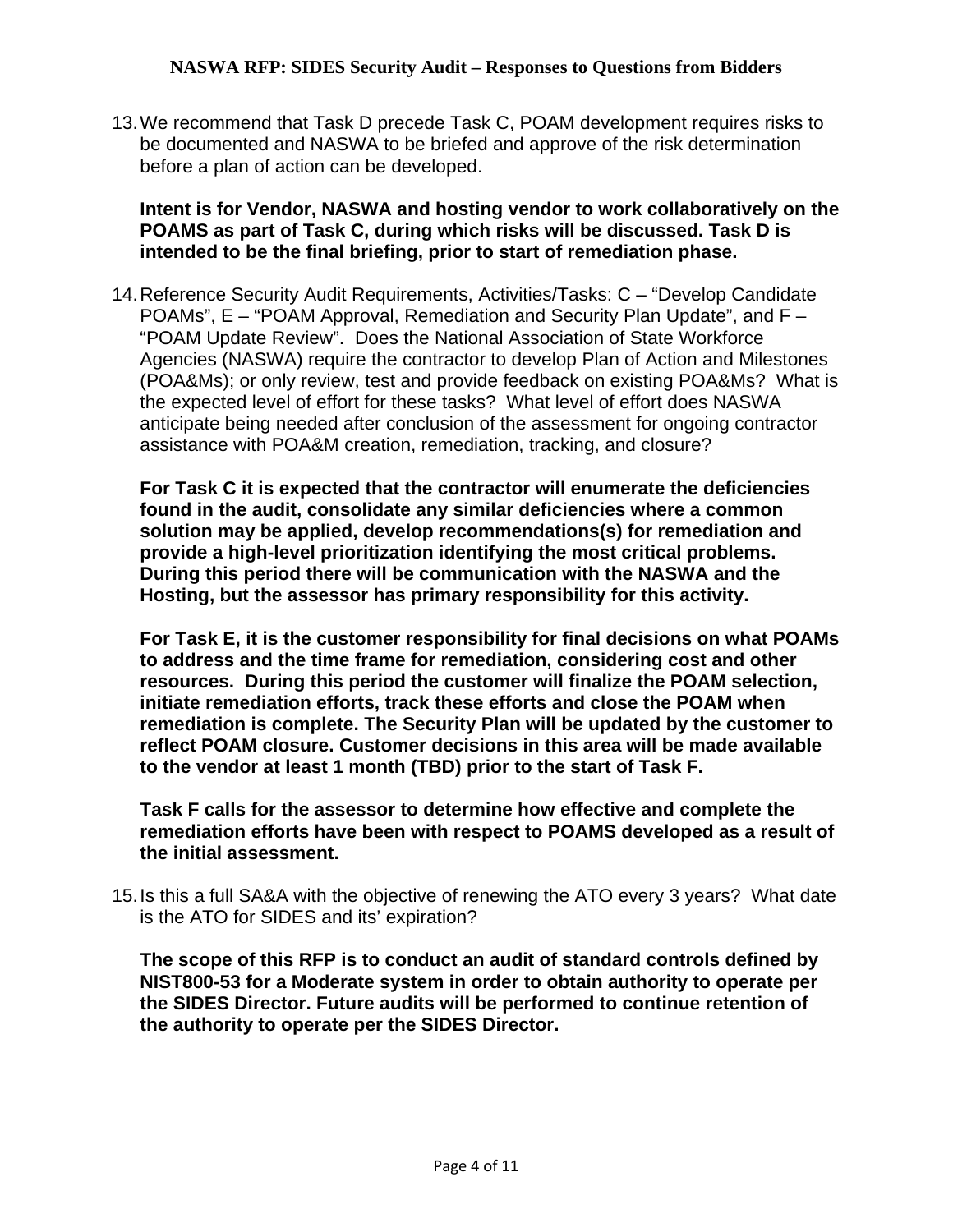16.What organization is the Authorizing Agency for this NASWA/CESER Audit?

## **NASWA**

17.Who is the authorization authority?

#### **SIDES Director**

18.Are there any requirements based on DOL or State of MD that SIDES need to comply with as part of this Audit, such as policies and procedures?

## **The requirements are the NIST controls described in the RFP.**

19.Can we use NASWA's existing licenses to perform security risk assessment (like vulnerability testing)?

**It is acceptable to audit vulnerability scans performed by hosting vendor, so no additional licenses are required.**

**Vulnerability scans are performed on a regular schedule by the hosting vendor and in compliance with the NIST guidelines. It is acceptable for the auditing vendor to review the associated work instructions and the documentation of regular reviews and correction/mitigation of anything identified on the scans that shall be provided by the hosting vendor to confirm compliance.**

20.Are there specific type of vulnerability tools preferred for the assessment that is currently used in the environment? Is it the responsibility of the vendor to provide the same tools for scanning?

**It is acceptable to audit vulnerability scans performed by hosting vendor, so no additional licenses are required.**

**Vulnerability scans are performed on a regular schedule by the hosting vendor and in compliance with the NIST guidelines. It is acceptable for the auditing vendor to review the associated work instructions and the documentation of regular reviews and correction/mitigation of anything identified on the scans that shall be provided by the hosting vendor to confirm compliance.**

21.Is NASWA providing vulnerability scans and Pen testing results for the audit? Or is vendor expected to perform these activities?

**NASWA will provide latest Pen test and vulnerability scan results. The vendor is not expected to perform their own penetration tests nor vulnerability scans.**

**Production and test environment vulnerability scans are performed on a regular schedule by the hosting vendor and in compliance with the NIST**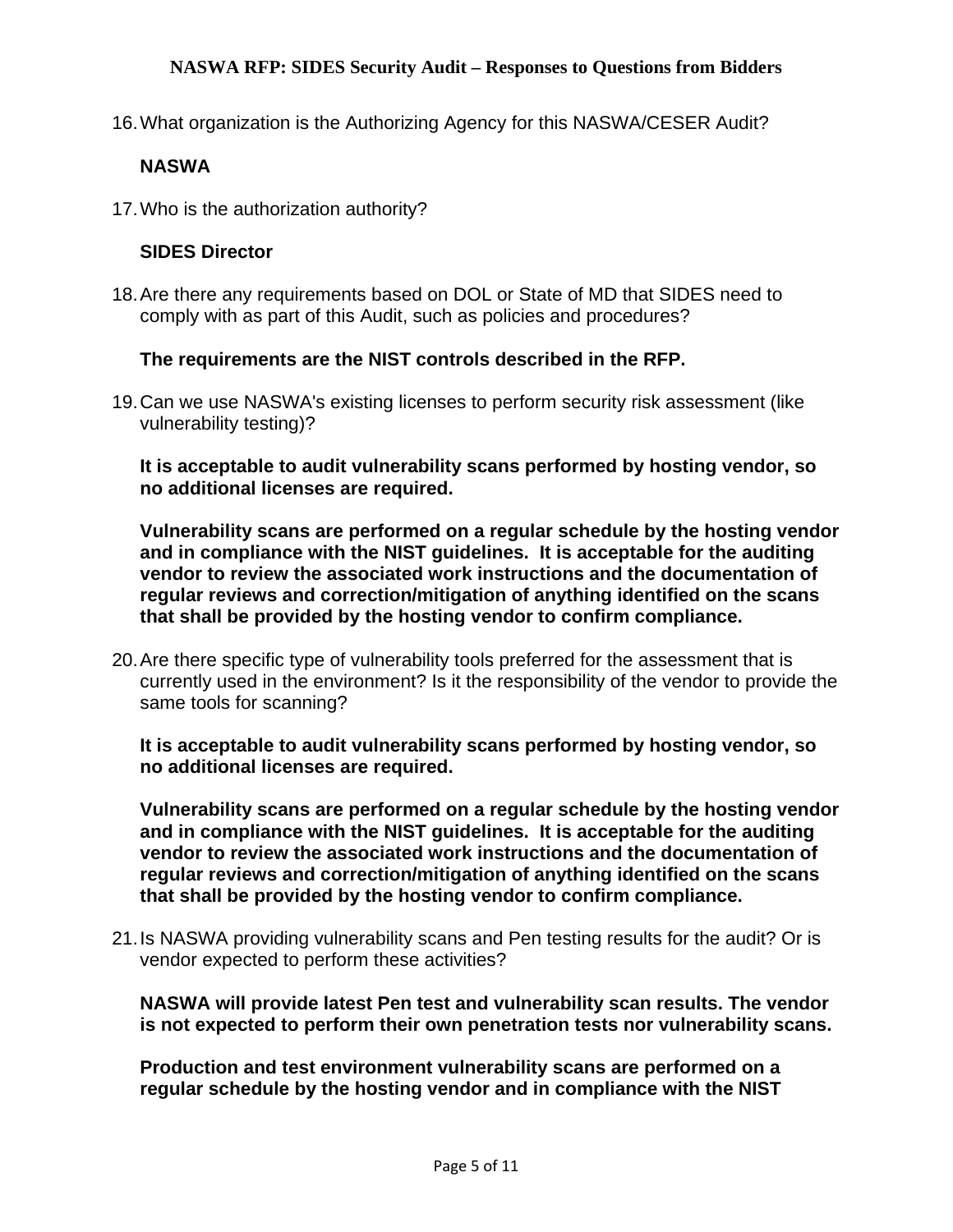**guidelines. The associated work instructions and the documentation of regular reviews and correction/mitigation of anything identified on the scans will be part of the materials provided to the auditing vendor to confirm compliance.**

22.Will vulnerability scanning be done in the production environment?

**Production and test environment vulnerability scans are performed on a regular schedule by the hosting vendor and in compliance with the NIST guidelines. It is acceptable for the auditing vendor to review the associated work instructions and the documentation of regular reviews and correction/mitigation of anything identified on the scans that shall be provided by the hosting vendor to confirm compliance.**

23.Will vulnerability scanning be required to be conducted during "off hours"?

**Production vulnerability scans are performed on a regular schedule by the hosting vendor and in compliance with the NIST guidelines. It is acceptable for the auditing vendor to review the associated work instructions and the documentation of regular reviews and correction/mitigation of anything identified on the scans that shall be provided by the hosting vendor to confirm compliance.**

24.Are independent vulnerability scans required by the awarded vendor for the SIDES applications and subsystems using GFE?

## **NASWA will provide latest Pen test and vulnerability scan results. The vendor is not expected to perform their own penetration tests nor vulnerability scans.**

25.Has a Privacy Assessment been performed on the system in accordance with NIST requirements?

#### **No. No separate privacy assessment performed as the required privacy controls are in NIST 800-53 for MODERATE systems.**

26. The SIDES application is hosted in a  $3<sup>rd</sup>$  party data center. Are there security controls that are inherited from the 3<sup>rd</sup> party data center that will not be included in the scope of the assessment (e.g., Physical controls, Network Controls, etc.)?

## **No. Security controls at the 3rd party data center will comply with industry standard security policies and procedures covered by NIST SP800-53**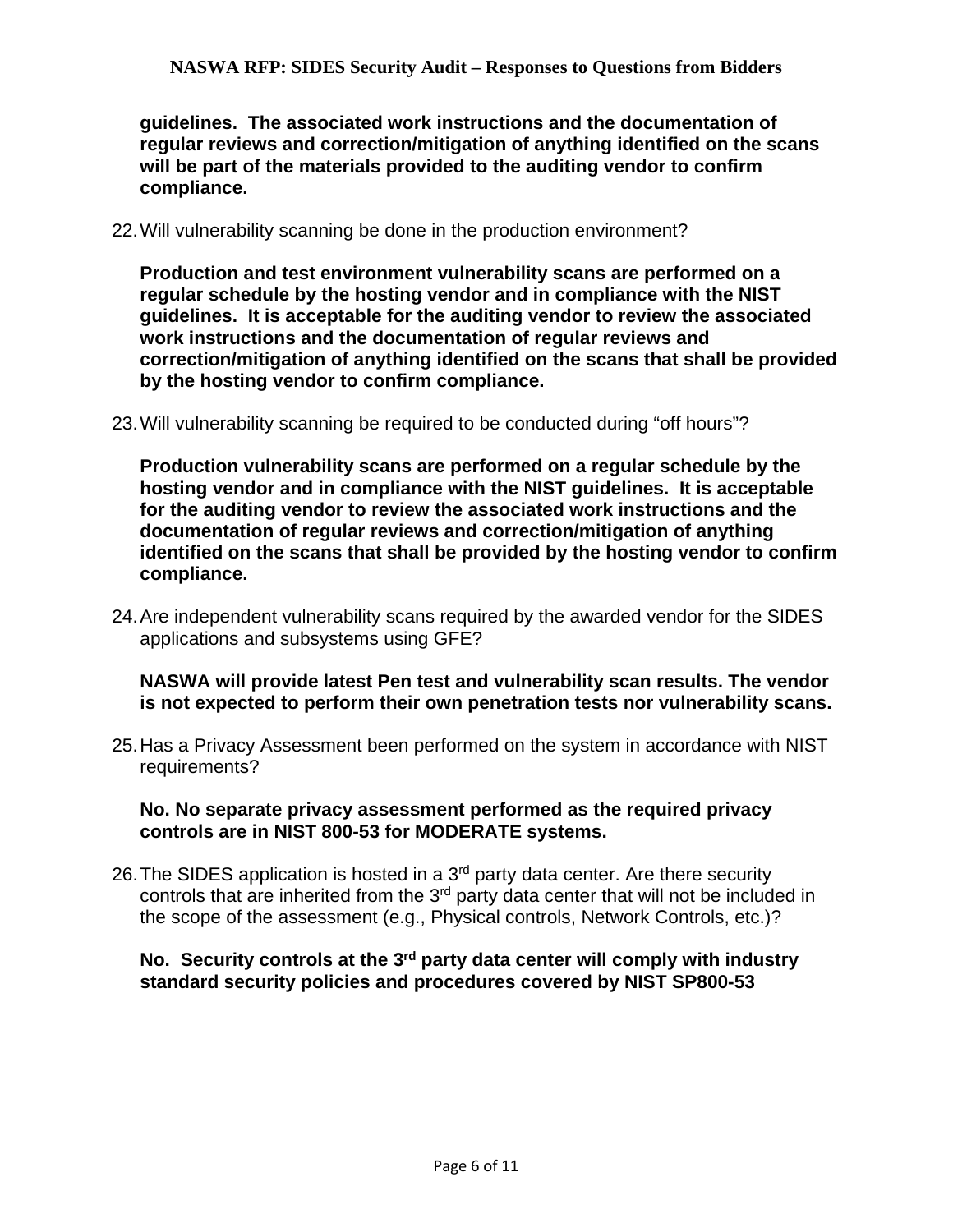27.Does NASWA require the inclusion of any agency specific controls or controls additional to the NIST 800-53 security controls in the scope of the assessment?

**No. NIST SP800-53 Rev 4 controls for moderate system represents scope of the audit.**

28.Is there a recording of the bidder's webinar that is available over the internet?

#### **Yes. However, please use written answers for reference purposes. Webinar is non-binding.**

29.Will you detail all questions and answers in the written responses, not just those not addressed during today's session?

#### **Yes. All questions will be answered in detail in the official written responses and posted on the website.**

30.Are there more details on the format of the proposal? Page count, etc.

#### **No. However please be concise and use structures stipulated in the RFP.**

31.Does the auditor need to be a 3PAO?

**No.**

32.Penetration testing is not required by the auditor?

#### **Penetration testing is out of scope for this RFP. Results from earlier penetration tests shall be included in the audit.**

33.Can you please let us know in which states are the data center and failover sites hosted?

**SIDES is hosted in Blythwood, SC. Failover location is Irving, Texas.**

34.Will a debrief be conducted of non-winners?

#### **As a courtesy, NASWA will provide an informal oral debrief to non-winners who request it.**

35.How many physical locations/data centers are part of this effort?

**Two. One primary, plus a failover location, which also serves as storage location for backups.**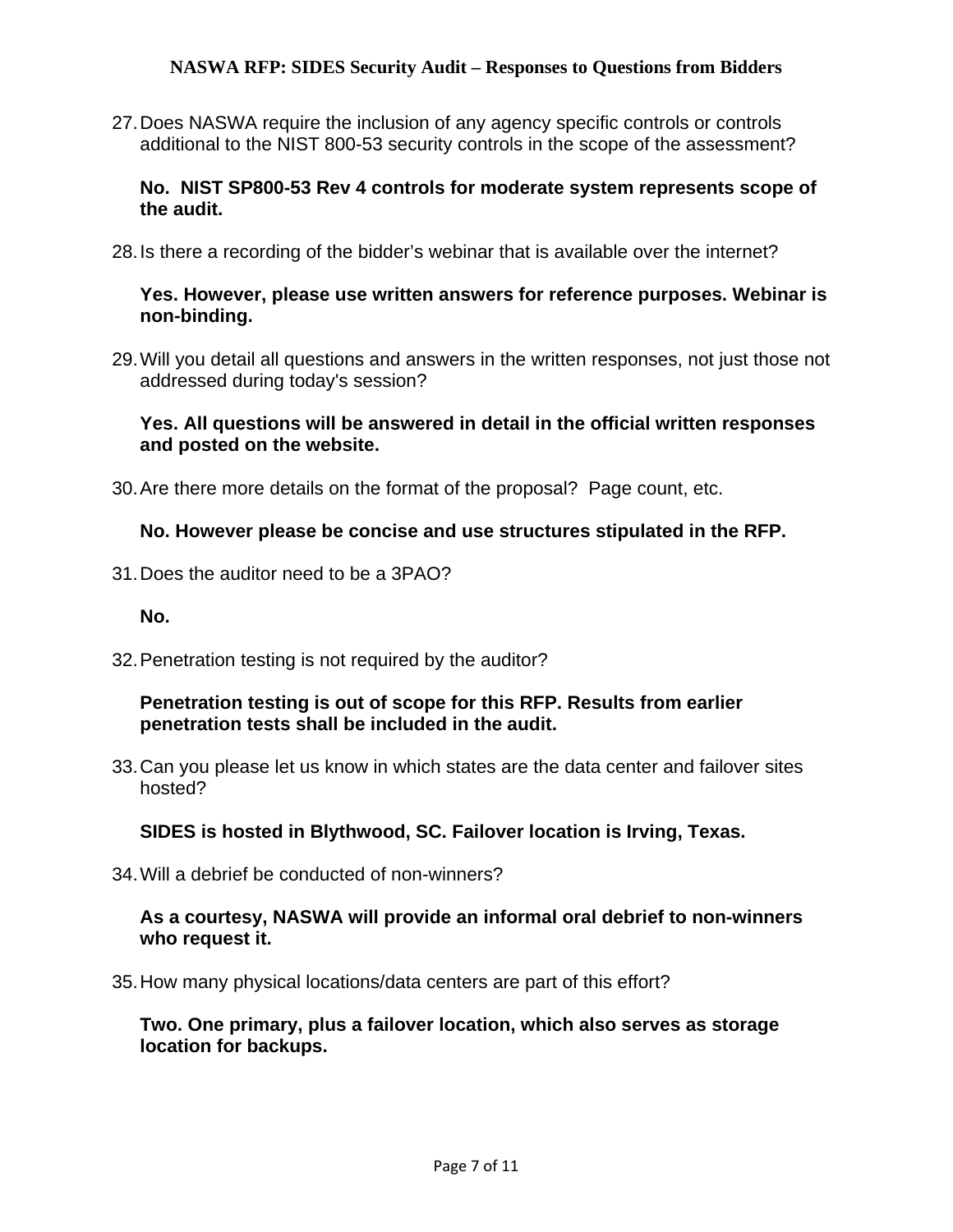- 36.Within the in-scope system components/Authorization boundary:
	- a. How many on-site locations are in-scope?
		- **i. Two. Primary and Failover sites.**
	- b. How many interconnections are there?
		- **i. 50 States use and 28 Third Party Administrators interface with SIDES, using between 1 and 6 applications. Hub and spoke Broker architecture.**
		- **ii. E-Response Website.**
	- c. How many external facing IPs are there?
		- **i. Two**
	- d. How many Managed Service Providers are associated with the systems within the Authorization Boundary?
		- **i. Hosting Vendor, plus one sub-contractor that manages the infrastructure and applications on behalf of the hosting vendor. A third sub-contractor is involved in application development.**
	- e. Are there other 3rd party organizations that must be notified of the audit?
		- **i. NASWA will notify states and USDOL ETA of audit results.**
	- f. What types of coding languages are used in developing SIDES applications and services?
		- **i. Java, JavaScript, oracle PL/SQL, .Net WCF**
	- g. Has this system been evaluated against any other standards (HITRUST, ISO 2700X, SOC 2, etc.)?
		- **i. No.**
- 37.Has SIDES been audited against FISMA requirements before?

#### **No.**

38.Is there a complete System Security Plan?

#### **There is a complete security plan. It will be provided to the assessors as part of the documentation to be reviewed as part of the audit.**

39.Are there complete policies and procedures that are in compliance with NIST 800-53 standards?

## **Yes, but audit should include for identification of any gaps**

40.Are there security interconnection agreements with all external parties utilizing the SIDES data and accessing the system?

#### **Participation agreements with states and TPAs that use the system.**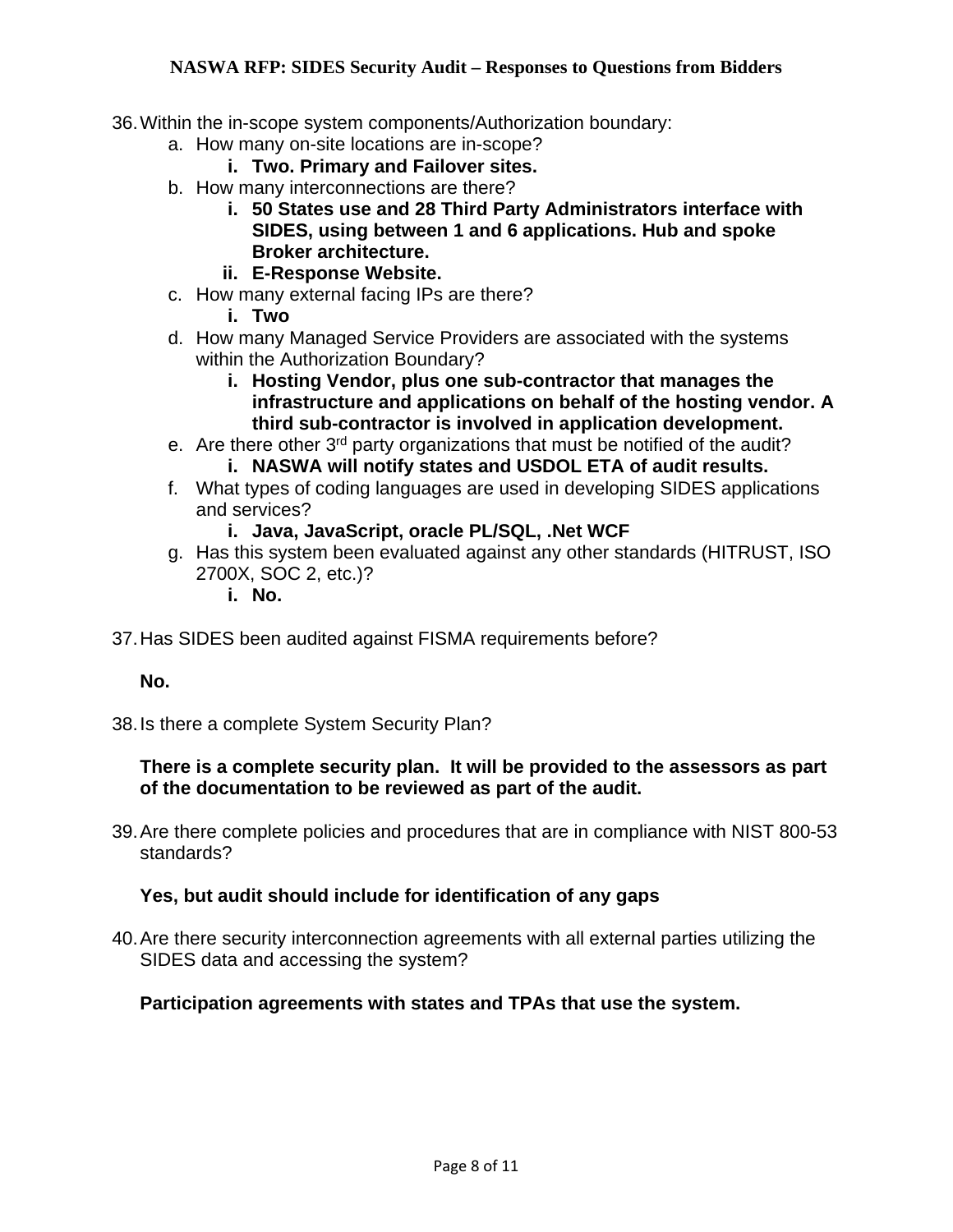41.Is the cloud infrastructure hosting the SIDES system FedRAMP accredited? Will complete documentation be provided as part of the audit effort?

## **No. Implementation is not cloud based. SIDES is hosted on dedicated resources in a 3rd party data center.**

42.Is remote work (at vendor facilities) acceptable to NASWA? With the assumption that the vendor will be onsite for interviews, audit, and planned meetings?

**The vendor would need to be onsite to access documents and conduct the audit at the data center. The access to proprietary NASWA and vendor FISMA/NIST control policy and procedures will be restricted to access onsite at the data center. The interviews with the system support staff and personnel responsible for the controls shall be conducted onsite at the data center in the presence of the SIDES onsite representatives; however, the interviews will be conducted via phone as most support personnel are remote from the data center.** 

**The expectation would be that the auditors would take notes documenting the policies and procedures as they relate to the NIST controls while they are conducting the assessment at the data center, and then use the notes to generate the audit report which would be composed at the auditing vendor facility.**

43. It is our assessment that this project will require project manager, and 2  $\frac{1}{2}$ information assurance specialists. Is that in line with your expectations from staffing/cost?

## **Vendor must propose what they believe is required for a successful audit.**

44.What are NASWA's requirements for the contractor in producing the final accreditation package, understanding that NASWA requires the contractor to deliver the Risk Assessment Report (RAR)?

## **Please provide guidance to NASWA and the Hosting Vendor on what documentation should be included in the accreditation package.**

45.Is the State Information Data Exchange System (SIDES) considered a Major Application?

## **Yes. SIDES plays a major role in maintaining and improving the integrity of the UI Program.**

46.Does SIDES have control inheritance or a common control package?

**No.**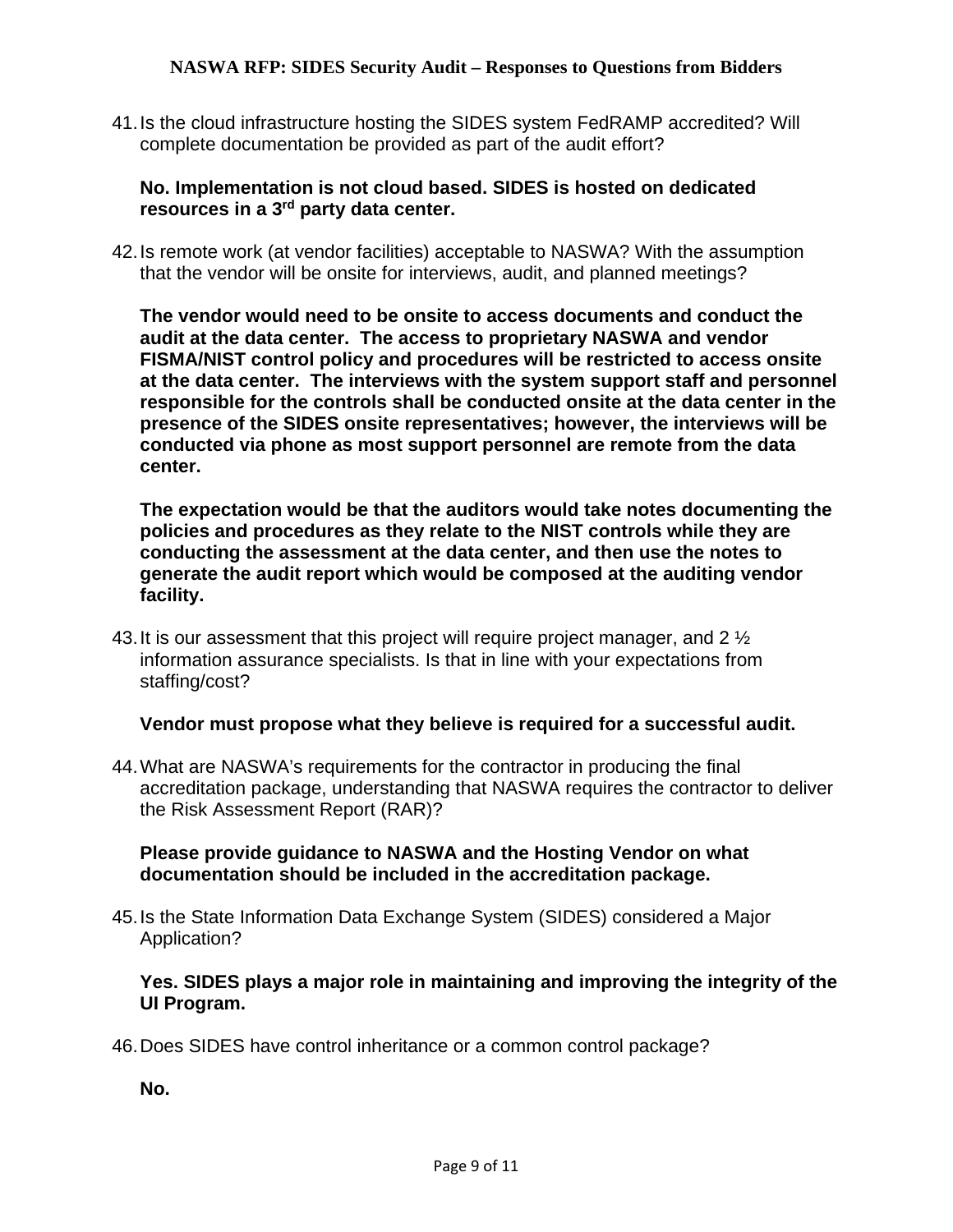47.Reference the SIDES applications listed in Appendix A. Please clarify the specific scope of the required assessment. Is each SIDES application listed a separate website or a part of the same primary SIDES web application structure? Do the separate SIDES applications have separate logins? Do the SIDES application leverage two factor authentication? Are the 25 physical and virtual servers running Linux Operating Systems, the two-node database cluster for the SIDES database, 2 SIDES firewalls and 2 switches all a part of the assessment scope?

**There are separate WAR files for each SIDES application, both web sites and webservices. They are deployed as separate web applications and require separate logins. Two factor authentication is not implemented for SIDES. All servers run the Linux operating system. The 25 physical and virtual servers running Linux Operating Systems, the two-node database cluster, the 2 firewalls, and two switches are in scope.**

48.Is this Request for Proposal (RFP) set-aside for small business participation only? We recommend that it be set-aside for small business as two or more small businesses are capable of performing the requirement.

## **All qualified vendors are invited to respond.**

49.What type of cloud service/ environment is in scope for this assessment and is this cloud service/environment FedRAMP authorized? (IAAS, PAAS, SAAS)

## **This is not a cloud environment.**

50.If this cloud service is FedRAMP authorized, will the awarded vendor have access to the FedRAMP package to leverage for the audit as to reuse "do once, use many time the package?

## **Not Applicable. This is NOT a cloud environment.**

51.If this cloud service is not FedRAMP authorized and the awarded vendor uses NIST 800-53 Rev 4 as the test cases, there will be missing controls specifically tailored for cloud services that won't be tested/attested.

**The specific FedRAMP cloud compliance controls are not applicable at this time because this is not a cloud infrastructure.**

52.Is an independent Penetration test IAW NIST 800-53 Rev 4 (CA-8) required for this project?

## **No. Results of independent Pen Test will be provided.**